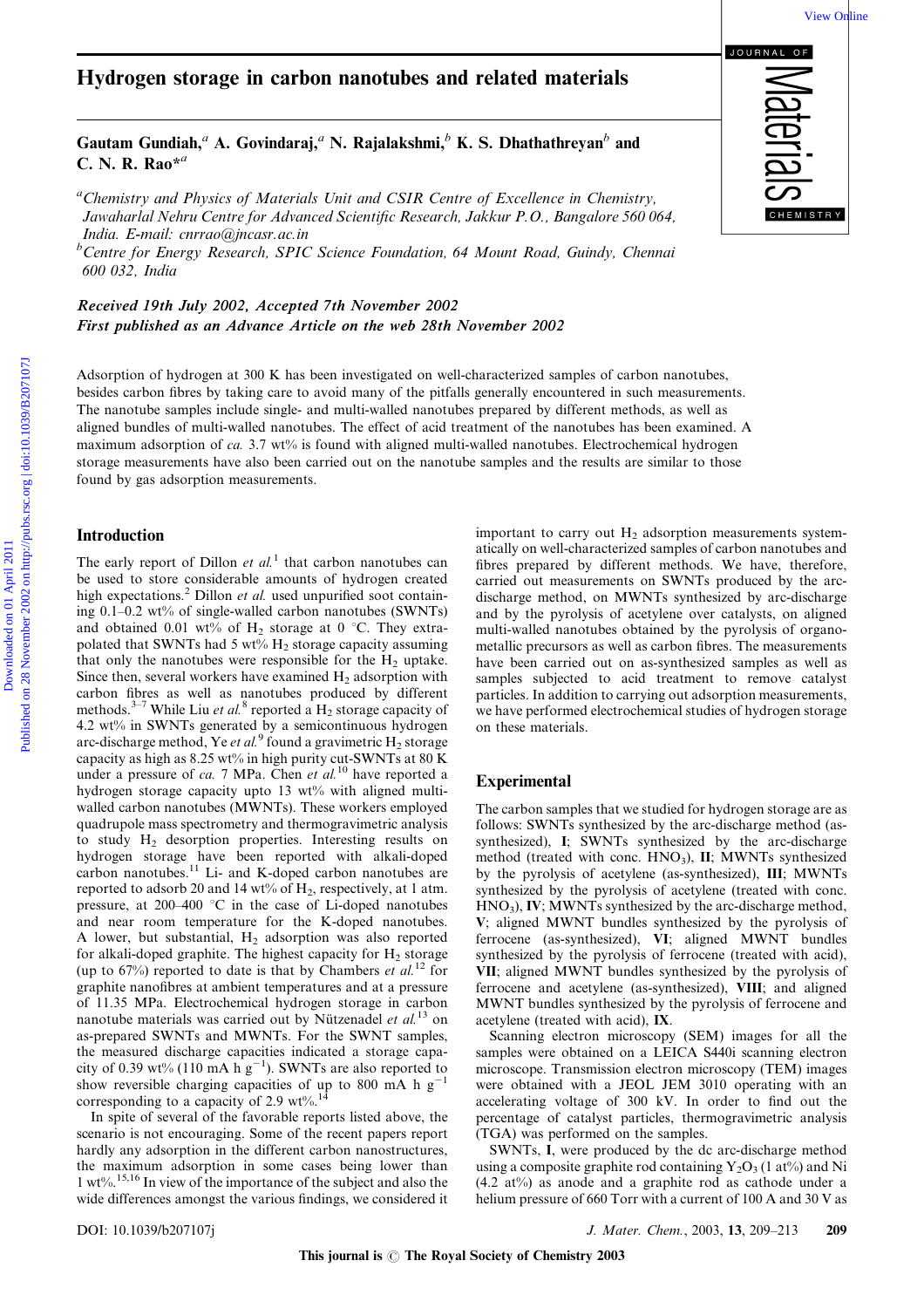reported earlier.<sup>17</sup> The web-like product obtained was heated at  $300$  °C in air for *ca*. 24 h to remove amorphous carbonaceous materials. In order to remove the catalyst particles and open the ends of the nanotubes, the sample was stirred with concentrated nitric acid at 60  $^{\circ}$ C for ca. 12 h and washed with distilled water in order to remove the dissolved metal particles.<sup>18</sup> We denote the acid-treated SWNTs as II. The SWNTs in I had bundles of 5–50 nanotubes as revealed by high-resolution electron microscopy (HREM). The diameter of the nanotubes is in the range 1.2–1.4 nm. We show a typical HREM image of sample  $II$  in Fig. 1(a). There is a negligible amount of amorphous carbon and of metal particles adhering to the nanotubes.

MWNTs, III, were prepared by the decomposition of acetylene at a flow rate of 50 standard cubic centimeters per minute (sccm) at 730  $\degree$ C over an iron/silica catalyst in flowing hydrogen (75 sccm) according to a previously reported method.<sup>19</sup> The silica was removed by treatment with aqueous hydrofluoric acid (HF) for 12 h. The metal catalyst particles in III were removed by treatment with concentrated nitric acid at 60 °C for ca. 12 h and washing with distilled water. The acidtreated sample was heated at  $350\textdegree C$  to obtain IV. Nanotubes III had diameters of between 25 and 75 nm with lengths up to tens of microns [Fig. 1(b)]. The TEM images, however, showed the presence of extraneous carbonaceous material and catalyst particles. HREM images showed that they were not very well graphitized, presumably due to the low temperatures at which they were prepared. Upon treatment with conc.  $HNO<sub>3</sub>$ , we found that we were able to remove a majority of the catalyst particles, which was also verified by TGA. Furthermore, the nanotubes had open ends as revealed by TEM images. View One of the probability control of the methods and the set of the methods by The methods by the methods of the methods of the methods of the methods in the methods of the methods in the methods of the methods in the m

MWNTs were also prepared by striking an arc between graphite electrodes in 500 Torr of helium by a previously published method.<sup>20</sup> A current of  $60-100$  A across a potential drop of ca. 25 V gives high yields of carbon nanotubes. The nanotubes thus obtained were opened by heating to 600  $\degree$ C in air. This sample, denoted by V, had nanotubes with diameters in the 300 nm range with lengths of several microns. They had open ends but were well graphitized as revealed by the HREM images.

Aligned bundles of MWNTs, VI, were synthesized by the pyrolysis of ferrocene in an Ar atmosphere by a previously reported method.<sup>20</sup> The sample was scraped out from the walls of the quartz tube. We show an SEM image of the aligned MWNTs, VI, in Fig. 1(c). The nanotubes are well aligned with lengths extending to tens of microns. In order to remove the catalyst particles, a sample of VI was treated with concentrated nitric acid for 4 h, followed by washing thoroughly with distilled water and drying. This acid-treated sample, denoted

by VII, had open ends, but the alignment was retained. In order to synthesize dense bundles of aligned nanotubes (VIII), a mixture of acetylene (85 sccm) and ferrocene was sublimed. In Fig. 1(d) we show an SEM image of this sample. The catalyst particles in VIII were removed by treating the aligned bundles with conc. nitric acid for 4 h and then washing thoroughly with distilled water. The acid-treated sample, IX, was dried at  $100 °C$ .

Carbon fibres were synthesized by the decomposition of acetylene at a flow rate of 20 sccm at 750  $\degree$ C over a nickel/silica catalyst in flowing argon (80 sccm). The silica was removed by treatment with aqueous HF for 12 h. We show a low magnification SEM image of the carbon fibres prepared by us in Fig. 2(a). The yield of the fibres was good, with the fibres having diameters of *ca*. 200 nm and lengths up to 1 µm. The HREM image of this sample in Fig. 2(b) shows that the fibres are not well graphitized, with the planes inclined at an angle of  $ca. 32°$  with respect to the fibre axis.

In order to decorate the MNWTs with Pd and Pt nanoparticles, the nanotubes prepared by the pyrolysis route, III, were treated with conc.  $HNO<sub>3</sub>$  in order to remove the metal catalyst and then washed repeatedly with distilled water and dried at 100 $^{\circ}$ C. The decoration by Pt and Pd was carried out by reduction of the appropriate metal compound, namely  $H_2PtCl_4$ and  $H_2PdCl_6$ , respectively, by employing the appropriate reducing agent.

The apparatus used for hydrogen adsorption experiments was custom-built and similar to that described elsewhere.<sup>12</sup> It consisted of a high-pressure stainless steel sample cell that was connected to a high-pressure reservoir via a high-pressure bellow valve. The pressure was monitored using a pressure gauge that was connected in the system. Experiments were conducted to verify that the system was leak-free. This was done by pressurizing the unit, and verifying that the pressure remained constant over a period of 10 h. Calibration of the system to account for the pressure drop brought about by the increase in volume upon opening of the valve between the reservoir and the evacuated sample cell at various pressures was also carried out. The volume of gas contained in the system at various pressures in the absence of the carbon samples was determined by allowing it to exit the system and then measuring by the displacement of water.

Hydrogen adsorption experiments were performed at 300 K. The hydrogen that was used was of ultra high purity

(я

 $(b)$ 



Fig. 1 (a) HREM image of II, (b) low magnification TEM image of III, (c) SEM image of VI, and (d) SEM image of VIII.



Fig. 2 (a) SEM image of as-synthesized carbon fibres; (b) HREM image of carbon fibres showing the stacking of graphitic planes. The arrow denotes the direction of growth of the fibre.

 $3.2 \text{ m}$ 

 $(a)$ 

 $(c)$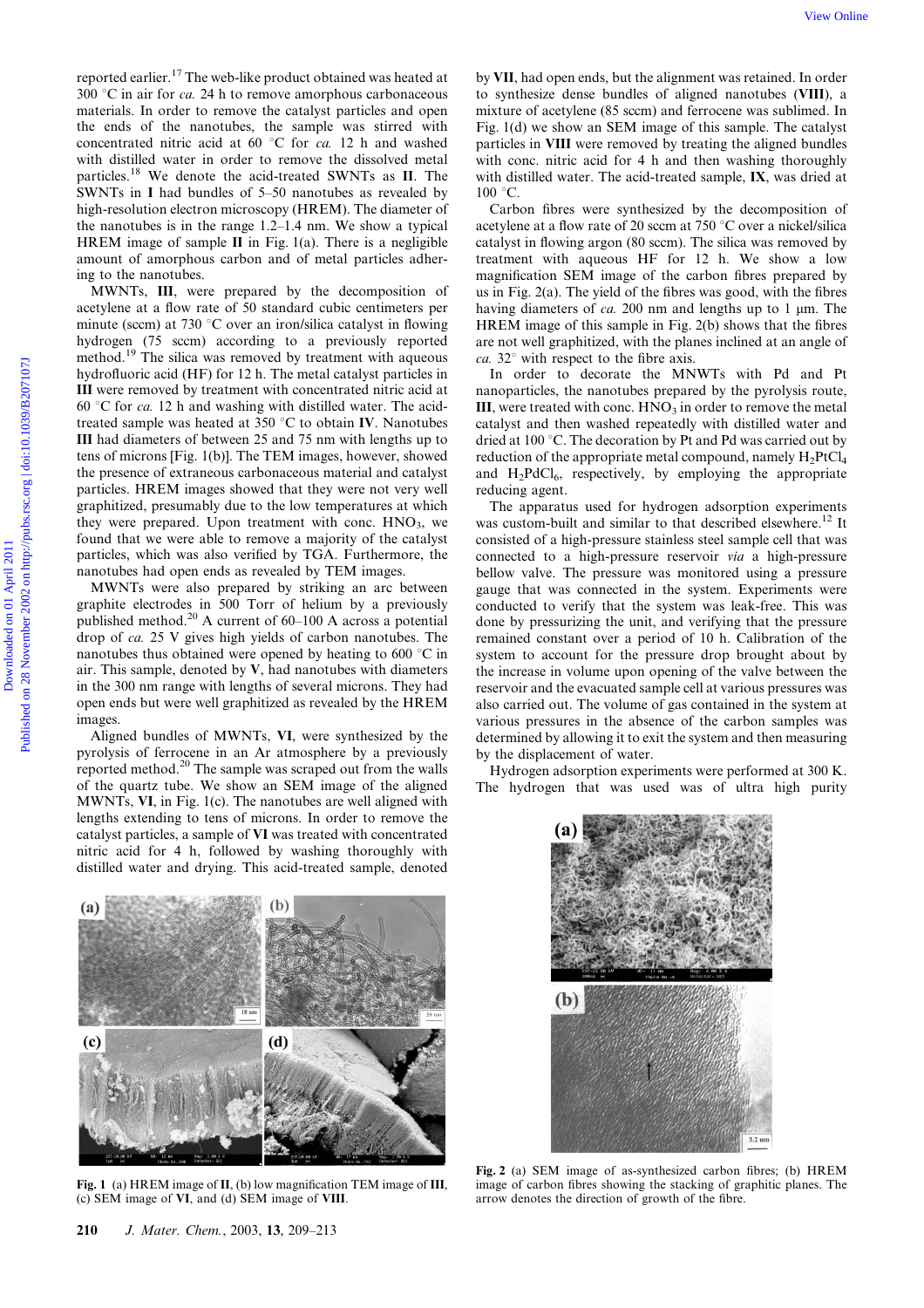$($  > 99.99%), with an impurity (*e.g.* moisture and nitrogen) content of less than 10 ppm. The carbon samples were accurately weighed and taken in the sample cell. The sample cell was evacuated to  $10^{-5}$  Torr and heated for 12 h at 125 °C in order to degas the sample. This vacuum is sufficient as per the IUPAC recommendations on adsorption measurements.<sup>21</sup> Hydrogen was then introduced into the reservoir container and subsequently let into the sample cell. The drop in pressure from the initial value, of *ca.* 145 bar, was measured at regular intervals. The amount of hydrogen stored in the samples was calculated from the changes in pressure following the interaction of the material with the gas. Blank tests were repeated at regular intervals to verify that the system was free of leaks and that the pressure drop observed was only due to the uptake of hydrogen by the samples. The weight of the sample was 125 mg or more, to minimize errors in measurements. All of the adsorbed hydrogen could be desorbed, as established by adsorption–desorption experiments, the only desorbed gas being hydrogen.

Electrochemical measurements were carried out using an EG&G galvanostat/potentiostat model 273, with the help of a three electrode system using the samples as the working electrode, platinum as the counter electrode and saturated calomel as the reference electrode. Electrochemical measurements were carried out in a flooded electrolyte condition in open cells. The electrolyte, 30% KOH, which is the same as that used in alkaline batteries, was prepared from reagent grade KOH and de-ionized water. Chronopotentiometry, controlled potential coulometry, and cyclic voltametry were used. Electrodes were prepared by mixing 10 mg of the nanotube samples with Cu powder in the ratio of 1:3 with a polytetrafluoroethylene (PTFE) binder. The putty form of the mixture was mechanically pressed on to a current collector (Ni mesh) at room temperature. Then the electrode was sintered at 200  $^{\circ}$ C for about 1 h under vacuum. The geometric area of the electrode was  $ca. 2 \text{ cm}^2$ . The electrodes were tested for their charge–discharge characteristics, initial capacity and cycle life.

#### Results and discussion

#### H2 adsorption

Unlike metal alloys that adsorb hydrogen after a short period of incubation, hydrogen is adsorbed soon after it is admitted in the carbon samples studied by us. The entire adsorption was over within 100–150 min. Similar observations have been made by other workers.<sup>8,12</sup>

In Fig. 3, we show plots of hydrogen adsorption versus time



for the various carbon nanostructured samples studied by us. The broken curve representing the blank run with an adsorption of 0.0 wt% was obtained when the system was evacuated and then pressurized with hydrogen gas in the absence of a carbon sample. This indicates that there is no adsorption by the system itself in the absence of the carbon sample. Similar blank runs, performed after each adsorption experiment with a carbon sample, showed identical curves. The SWNT sample I showed a storage capacity of 0.2 wt%. On removal of the catalyst particles, the storage capacity for the sample (II) increased only slightly to 0.4 wt%. This indicates that the catalyst particles are probably inert with regard to  $H_2$  adsorption. The  $H_2$  storage that we have obtained for SWNTs is considerably lower than that reported by others.<sup>1,8</sup> We further cleaned the surface of the tubes by treatment with a mixture of conc. HCl and  $H_2O_2$  and were able to obtain a storage capacity of 1.2 wt%. This treatment would remove any extra carbonaceous materials that may block the pores and hinder the entry of the hydrogen molecules, as evidenced by the HREM images (not shown). C-5009965, with an instantive for antidente ond anies on 1. For the works on the material on the same of the same of the same of the same of the same of the same of the same of the same of the same of the same of the same

The hydrogen storage capacity for the MWNT sample III was 0.2 wt% as shown in Fig. 3. These results are consistent with the values obtained by Cao et al.<sup>22</sup> who obtained low  $H_2$ storage for random MWNTs. Opening of the tubes (IV) increased the hydrogen storage capacity to  $0.6 \text{ wt\%}$  (Fig. 3). The low values for adsorption may by due to the fact that the nanotubes are not well graphitized since the temperatures we used in their synthesis were low. Well-graphitized MWNTs have been reported to show higher percentages of hydrogen adsorption.<sup>23</sup>

We find the MWNTs, V, which were well graphitized, show an increased hydrogen storage capacity of 2.6 wt% as shown in Fig. 3. It appears that opened nanotubes show slightly higher storage as shown by samples IV and V.

The hydrogen storage capacity for sample VI is  $1.0 \text{ wt\%}$ , which is considerably higher than that shown for the random MWNTs prepared by the pyrolysis route. This value is considerably less than that reported by Chen et  $al$ .<sup>10</sup> who studied the desorption of hydrogen using thermogravimetric analysis and reported a value of 5–7 wt% at around 10 atm. The present value is to be compared to that of Cao *et al.*<sup>22</sup> who reported a hydrogen storage of 2.4 wt% at slightly lower pressures of around 100 bar. Hydrogen is expected to be stored between the graphite layers as well as in the pores formed by the internanotube space between adjacent parallel nanotubes.10,22 We expect that if the catalyst can be removed, hydrogen would also be stored in the hollow center of the tubes, which is the storage mechanism for SWNTs.<sup>1,8</sup> Accordingly, we could reproducibly achieve a  $H_2$  storage capacity of 3.3 wt% for sample VII, as shown in Fig. 3. On increasing the packing density of the aligned nanotubes (sample VIII), we found only a marginal increase in the storage capacity (Fig. 3), the value being 3.5 wt%. On acid treatment and removal of metal particles, the sample, IX, showed even a higher storage capacity of  $3.7 \text{ wt\%}$ . This is the highest storage capacity obtained by us in the present study.

In order to ensure the validity of the results in Fig. 3, we carried out independent adsorption experiments at different pressures of hydrogen. At first, measurements were performed at a high pressure followed by desorption at 300  $^{\circ}$ C in a vacuum  $(10^{-5}$  Torr) and readsorption and a lower pressure. We show the results of such studies on sample IX in Fig. 4, where the  $wt\%$  of H<sub>2</sub> (after desorption and readsorption) is plotted against pressure. The results show the expected trend with a decrease in storage with any decrease in pressure.

The adsorption curve for the carbon fibres is also shown in Fig. 3. We see that the storage is  $2.4 \text{ wt\%}$ , higher than in some of the nanotube samples, but lower than the  $3.7 \text{ wt\%}$  storage found with IX. It appears that hydrogen is between graphite planes of the fibres.<sup>12</sup> The storage capacity found by us is

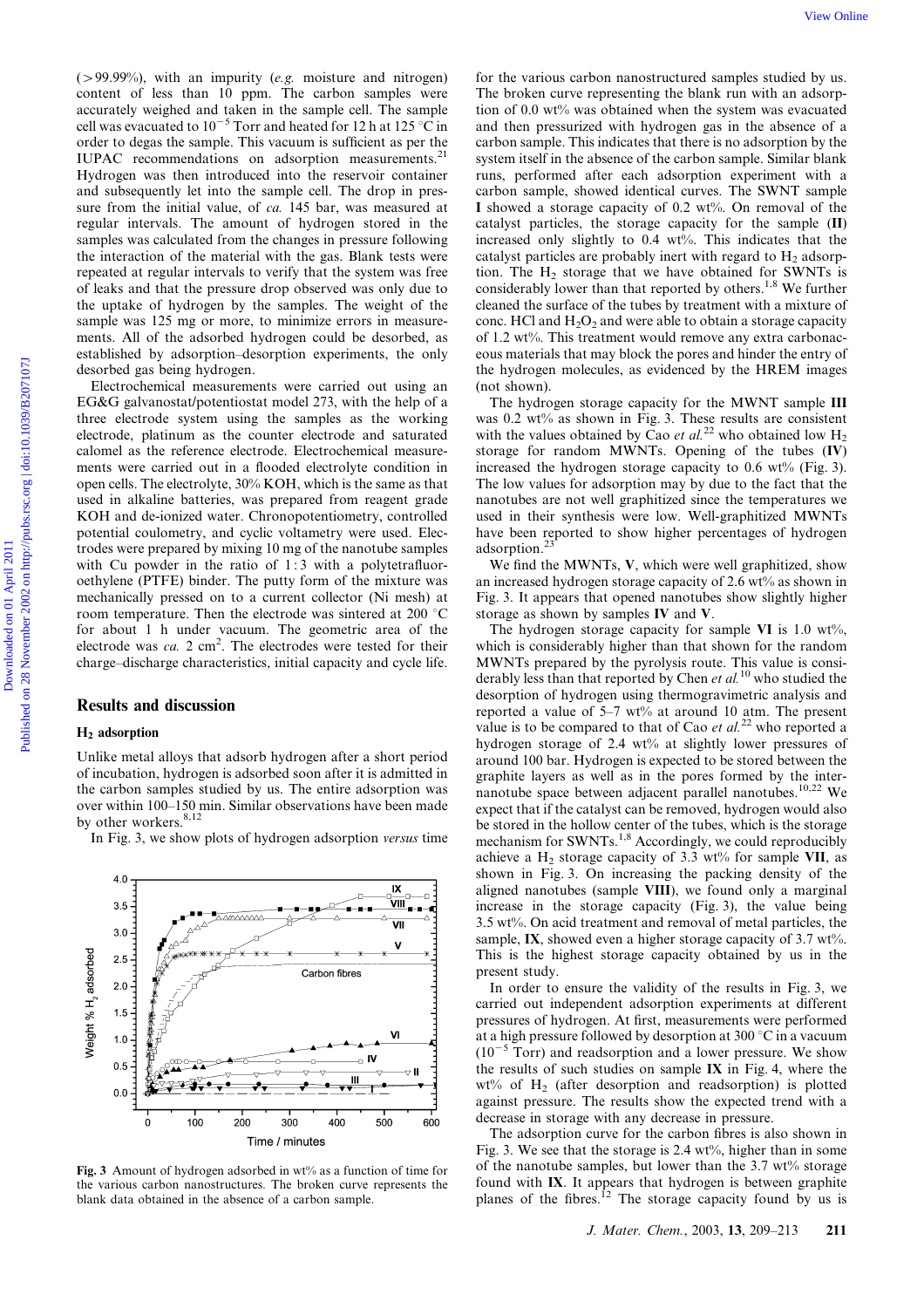

Fig. 4 Hydrogen storage in aligned MWNTs (acid-treated), sample IX, at different pressures.

considerably lower than that reported in the literature.<sup>12,24</sup> The low storage capacity may partly be due to incomplete crystallization. Furthermore, the fibres do not distinctly have a herringbone structure present in the samples employed by Chambers *et al.*<sup>12</sup> In order to remove the catalyst particles from the fibres, we treated the sample with conc.  $HNO<sub>3</sub>$  but found that the morphology was disrupted badly, resulting in a very low storage capacity  $(0.8 \text{ wt\%}).$ 

It has been pointed out by Tibbetts et al.<sup>16</sup> that erroneous  $H_2$ adsorption data can result from the small sample weights. We therefore performed adsorption studies using different weights of VII. The results of the adsorption are shown in Fig. 5. Thus, with sample weights of 138.5 and 200 mg, the shape of the adsorption curve remained the same as did the storage capacity  $(3.3 \text{ wt})$ 

#### Electrochemical measurements

The mechanism of electrochemical storage is different from gaseous storage in that with electrochemical storage the nanotubes behave like metal hydride electrodes in Ni–MH batteries. In metal hydride batteries, hydrogen is stored reversibly in the interstitial sites of a host metal and electric energy is produced by direct electrochemical conversion.25,26 In the gaseous storage, however, the process is pure physisorption.

We carried out electrochemical measurements of hydrogen storage on the various nanotube samples as well as on the carbon fibres. In addition, we carried out measurements on



Fig. 5 Plots of pressure versus time for the MWNT bundles, VII, obtained with (a) 138.5 mg, and (b) 200 mg of the sample.



Fig. 6 Low magnification TEM images of (a) Pt-decorated MWNTs, and (b) Pd-decorated MWNTs.

MWNTs decorated with Pt and Pd nanoparticles. In Fig. 6(a), we show a low magnification TEM image of the Pt-decorated MWNTs. The size of the Pt nanoparticles is below 5 nm, while the nanotubes have diameters of ca. 35 nm. Thermogravimetric analysis revealed the loading of Pt in the sample to be 1.8%. We show a low magnification TEM image of the Pd-decorated nanotubes in Fig. 6(b). The Pd nanoparticles have a diameter of around 5 nm and the MWNTs have diameters of ca. 25 nm. The loading of Pd in the sample was 4.1%, as shown by TGA. An examination of the metal-decorated nanotubes suggests that the metal nanoparticles get deposited on the acid sites, which are dispersed all over the surface of the nanotubes.

The charging capacities of the various samples are shown in Fig. 7. Also shown are the corresponding weight percentages of hydrogen stored. The best result was obtained with sample VIII which showed a charging capacity of 1050 mA h  $g^{-1}$  (3.7 wt%). The hydrogen storage capacities obtained by gas adsorption and by the electrochemical method are comparable.

It is seen that the electrochemical charging capacity initially increases with the cycle. It reaches saturation after some cycles and then becomes stabilized. With most of the samples studied,



Fig. 7 Plot of the charging capacity against the number of cycles for different carbon nanostructures. Also shown are the corresponding weight percentages of  $H_2$  stored.